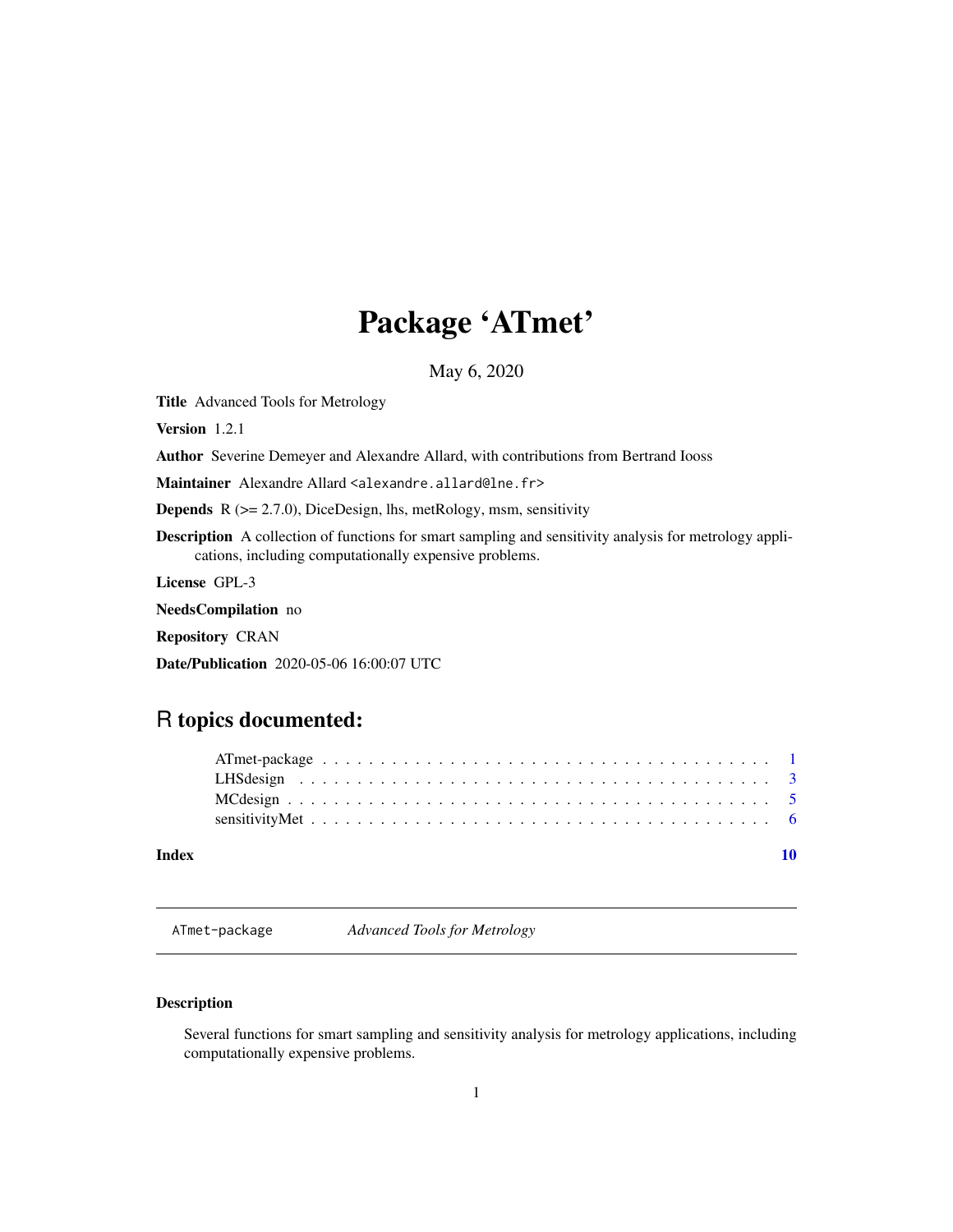#### <span id="page-1-0"></span>Details

The **ATmet** package implements sensitivity analysis functions for metrology applications

The function for smart sampling implements the Latin Hypercube Sampling (LHS) method using the 'lhs' package. The functions for sensitivity analysis implement the Standardized Rank Regression Coefficient (SRRC) and the Sobol' sensitivity indices using the 'sensitivity' package. These methods can be used for computationally expensive problems.

#### **Note**

This work is part of a joint research project within the European Metrology Research Programme (EMRP) called "Novel Mathematical and Statistical Approaches to Uncertainty Evaluation". The EMRP is jointly funded by the EMRP participating countries within EURAMET and the European Union.

#### Author(s)

Severine Demeyer and Alexandre Allard, with contributions from Bertrand Iooss

Maintainer: Alexandre Allard <alexandre.allard@lne.fr>

#### References

I.M. Sobol, S. Tarantola, D. Gatelli, S.S. Kucherenko and W. Mauntz, 2007, *Estimating the approximation errors when fixing unessential factors in global sensitivity analysis*, Reliability Engineering and System Safety, 92, 957-960.

A. Saltelli, P. Annoni, I. Azzini, F. Campolongo, M. Ratto and S. Tarantola, 2010, *Variance based sensitivity analysis of model output. Design and estimator for the total sensitivity index*, Computer Physics Communications 181, 259-270.

R. Stocki, 2005, *A method to improve design reliability using optimal Latin hypercube sampling*, Computer Assisted Mechanics and Engineering Sciences 12, 87-105.

#### See Also

[lhs](#page-0-1)

[sensitivity](#page-0-1)

#### Examples

```
# **********************
# Smart sampling method
# **********************
N<- 100
 k < - 4x<- list("X1","X2","X3","X4")
 distrib<- list("norm","norm","unif","t.scaled")
 distrib.pars<- list(list(0,2),list(0,1),list(20,150),list(2,0,1))
```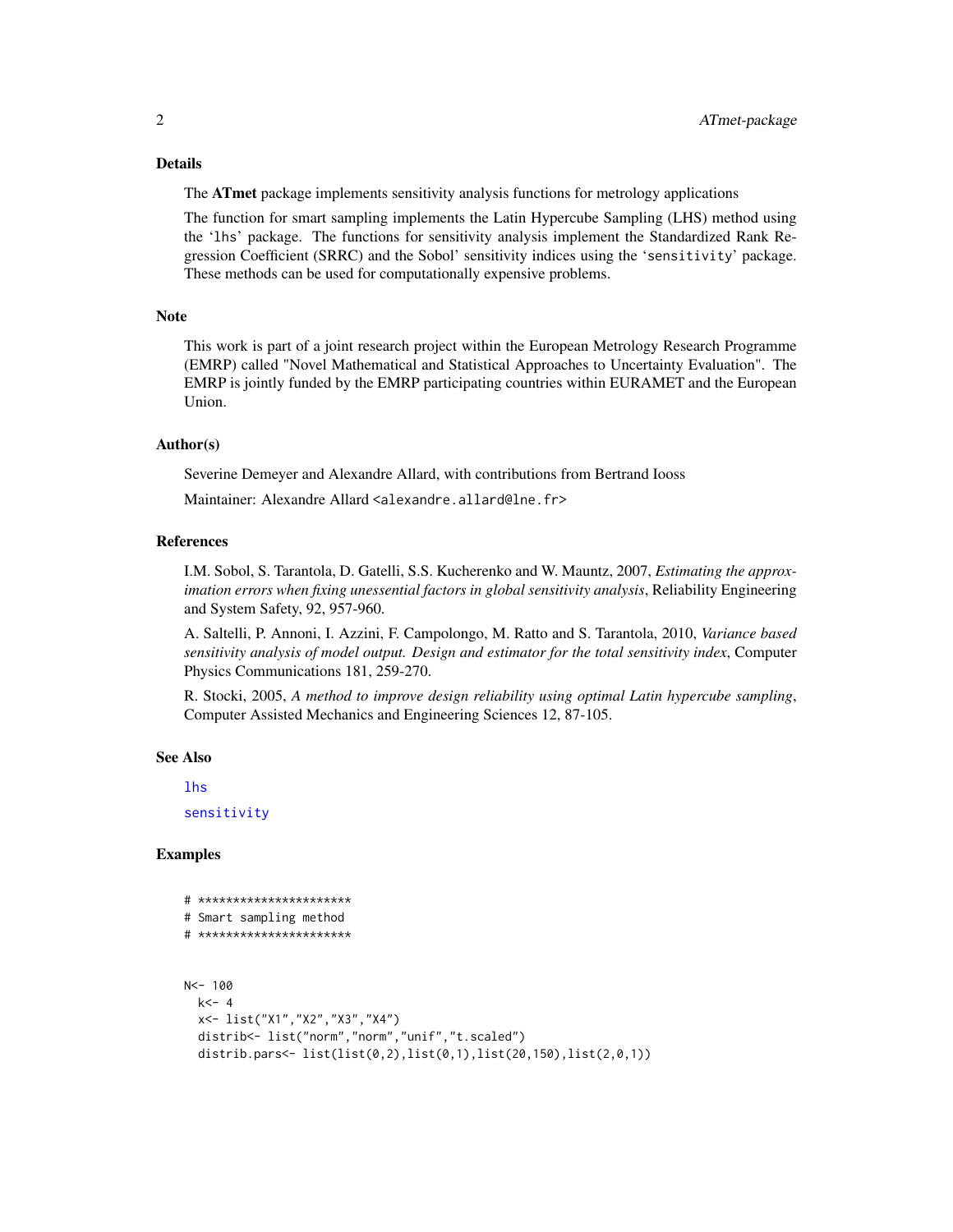#### <span id="page-2-0"></span>LHSdesign 3

```
LHSdesign(N,k,distrib,distrib.pars,x)
# **********************
# Sensitivity analysis
# **********************
##Simulate the input sample
M=10000
Xmass <- data.frame(X1 = \text{rnorm}(M, 100, 5e-5),
                    X2 = rnorm(M, 0.001234, 2e-5),
                    X3 = runif(M, 1100, 1300),
                    X4 = runif(M,7000000,9000000),
                    X5 = runif(M,7950000,8050000))#Data-frame
#Define the measurement model (GUM-S1, 9.3)
calibMass <-function(x){
 return(((x[,1]+x[,2])*(1+(x[,3]-1200)*(1/x[,4]-1/x[,5]))-100)*1e3)
}
##### Use SRRC with a model function #####
#Apply sensitivityMet function to evaluate the associated SRRC indices
S_SRRC=sensitivityMet(model=calibMass,x=Xmass, nboot=100, method="SRRC", conf=0.95)
##Print the results
#First order indices
S_SRRC$S1
##### Use Sobol with a computational code #####
#Creation of the design for the computation of Sobol sensitivity indices
S_Sobol=sensitivityMet(model=NULL,x=Xmass,y=NULL, nboot=100, method="Sobol", conf=0.95)
#Obtain the design of experiment to submit to the code
XDesign=S_Sobol$SI$X
#Run the computational code with XDesign as a sample of the input quantities
#We use calibMass function (see GUM-S1) as an example
YDesign=calibMass(XDesign)
#Run the Sobol indices calculations with the outputs of the code
S_Sobol$SI=tell(x=S_Sobol$SI,y=YDesign)
##Print the results
#First order indices
S_Sobol$SI$S
#Total order indices
S_Sobol$SI$T
```
LHSdesign *Latin hypercube sampling for metrology applications*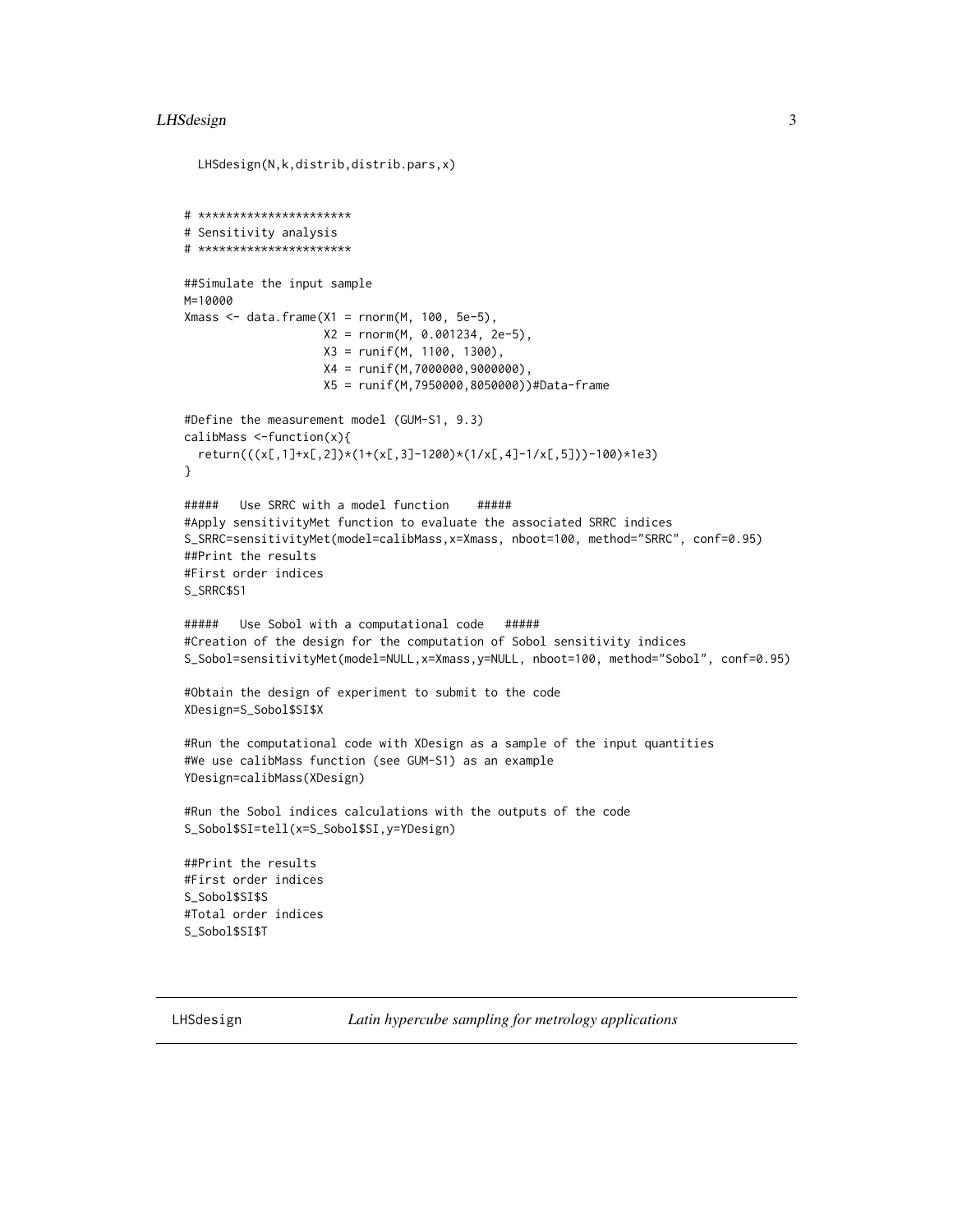#### Description

Creates latin hypercube sampling designs for metrology applications

#### Usage

```
LHSdesign(N,k,distrib,distrib.pars,x)
```
#### Arguments

| N            | The number of design points.                                                                                                                                                                                                  |
|--------------|-------------------------------------------------------------------------------------------------------------------------------------------------------------------------------------------------------------------------------|
| k            | The number of the input variables of the numerical code.                                                                                                                                                                      |
| distrib      | A named list of length k of names of distribution functions associated with the<br>input variables of the code. See Details for defaults.                                                                                     |
| distrib.pars | A named list of lists of parameters describing the distributions associated with<br>distrib. If distrib is present but distrib. pars is not the function uses the<br>standardized versions of the distributions, see Details. |
| $\mathsf{x}$ | A named list containing the names of the input variables of the numerical code.<br>See Details for defaults.                                                                                                                  |

#### Details

This function contains a wrapper for the optimumLHS function in package lhs.

If distrib or members of it are missing, an error message is displayed. Distributions have to be chosen among uniform(unif), triangular(triang), normal(norm), truncated normal(tnorm), student(t), location-scale student(t.scaled).

If distrib.pars is missing or misspecified, the standardized parameters of the associated distributions in distrib are used for all the variables in x:

```
unif : min=0, max=1
triang : min=0, max=1, mode=0.5
norm : mean=0, sd=1
tnorm : mean=0, sd=1, lower=0, upper=+Inf
t : nu=100
t.scaled : nu=100, mean=0, sd=1
```
If x or members of it are missing, arbitrary names of the form 'Xn' are applied to the columns of the output table. Names are automatically abbreviated to 15 characters.

#### Value

design.unif A table containing the LHS design in the uniform space.

design.phys A table containing the LHS design with margins in distrib.

#### Author(s)

Severine Demeyer <severine.demeyer@lne.fr>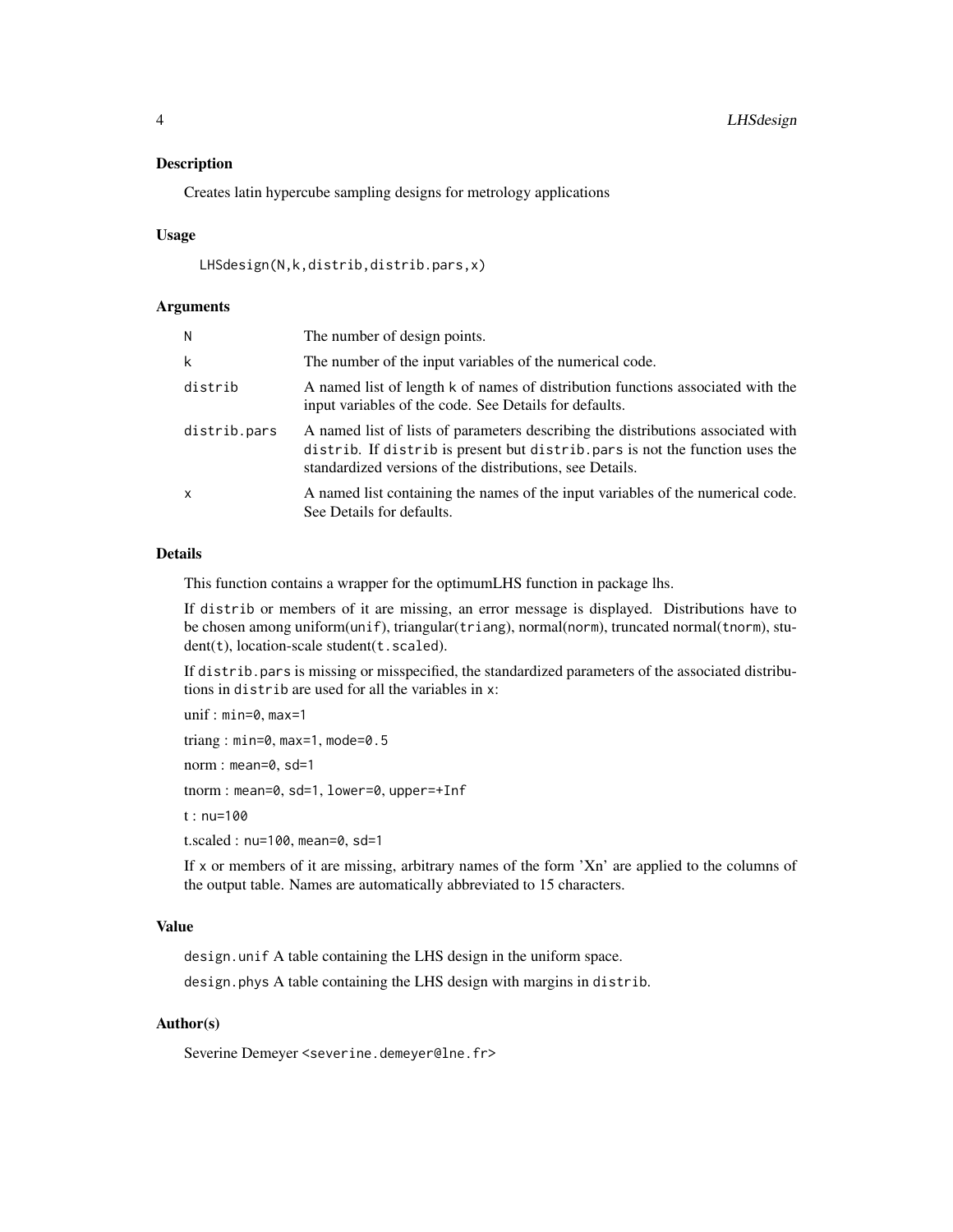#### <span id="page-4-0"></span>MCdesign 5

#### Examples

```
N<- 100
k < - 4x<- list("X1","X2","X3","X4")
distrib<- list("norm","norm","unif","t.scaled")
distrib.pars<- list(list(0,2),list(0,1),list(20,150),list(2,0,1))
LHSdesign(N,k,distrib,distrib.pars,x)
```
MCdesign *Monte Carlo sampling for metrology applications*

#### Description

Creates Monte Carlo sampling designs for metrology applications

#### Usage

MCdesign(N,k,distrib,distrib.pars,x)

#### Arguments

| N            | The number of design points.                                                                                                                                                                                                  |
|--------------|-------------------------------------------------------------------------------------------------------------------------------------------------------------------------------------------------------------------------------|
| k            | The number of the input variables of the numerical code.                                                                                                                                                                      |
| distrib      | A named list of length k of names of distribution functions associated with the<br>input variables of the code. See Details for defaults.                                                                                     |
| distrib.pars | A named list of lists of parameters describing the distributions associated with<br>distrib. If distrib is present but distrib. pars is not the function uses the<br>standardized versions of the distributions, see Details. |
| $\mathsf{x}$ | A named list containing the names of the input variables of the numerical code.<br>See Details for defaults.                                                                                                                  |

#### Details

This function creates a sampling design based on a Monte Carlo simulation.

If distrib or members of it are missing, an error message is displayed. Distributions have to be chosen among uniform(unif), triangular(triang), normal(norm), truncated normal(tnorm), student(t), location-scale student(t.scaled).

If distrib.pars is missing or misspecified, the standardized parameters of the associated distributions in distrib are used for all the variables in x:

unif : min=0, max=1

triang : min=0, max=1, mode=0.5

norm : mean=0, sd=1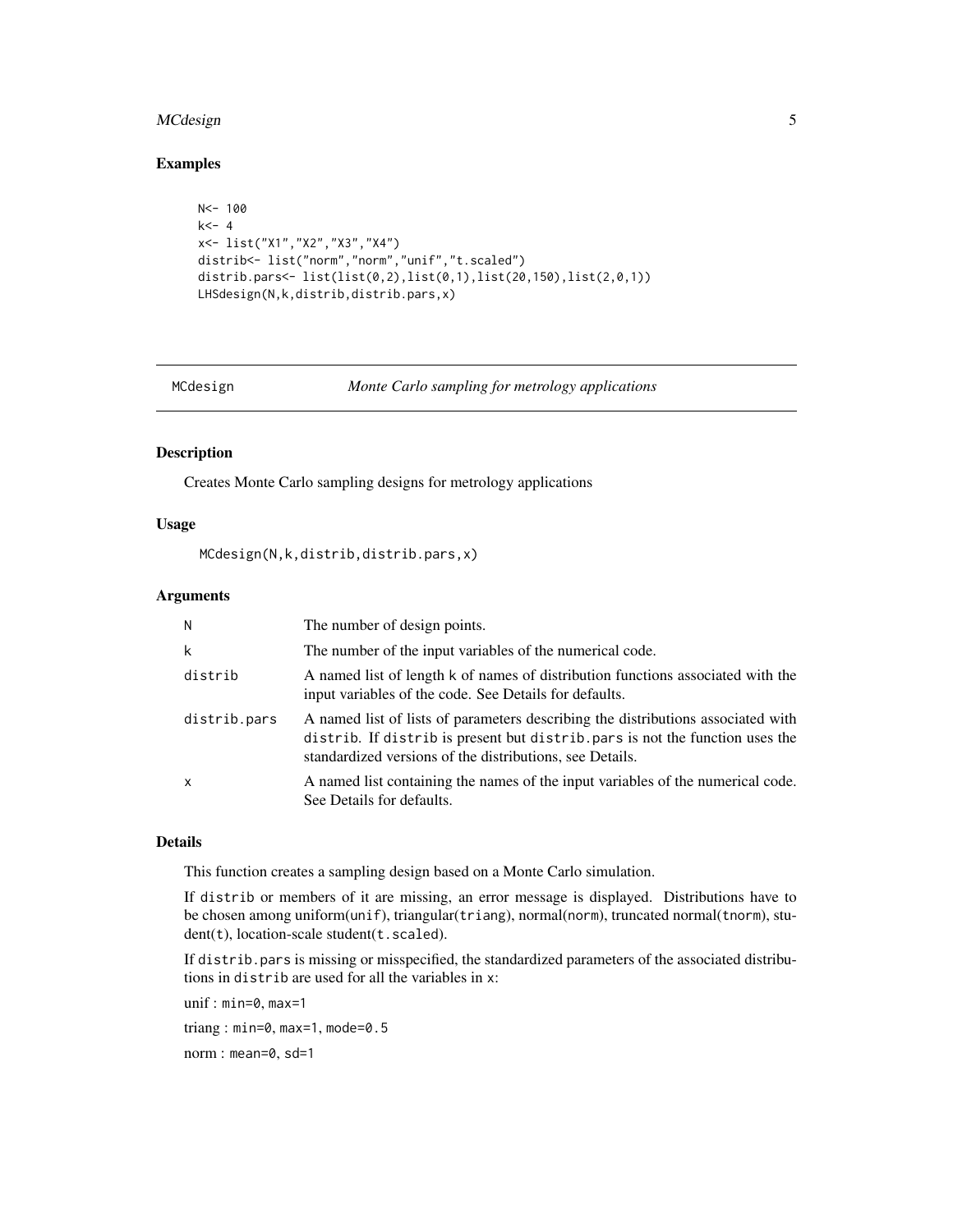```
tnorm : mean=0, sd=1, lower=0, upper=+Inf
```
t : nu=100

t.scaled : nu=100, mean=0, sd=1

If x or members of it are missing, arbitrary names of the form 'Xn' are applied to the columns of the output table. Names are automatically abbreviated to 15 characters.

#### Value

A table containing the MC design with margins in distrib.

#### Author(s)

Severine Demeyer <severine.demeyer@lne.fr>

#### Examples

```
N < - 100k<-4x<- list("X1","X2","X3","X4")
distrib<- list("norm","norm","unif","t.scaled")
distrib.pars<- list(list(0,2),list(0,1),list(20,150),list(2,0,1))
MCdesign(N,k,distrib,distrib.pars,x)
```
sensitivityMet *Sensitivity analysis for metrology applications* 

#### Description

Performs a sensitivity analysis for metrology applications

#### Usage

```
sensitivityMet(model, x, y, nboot, method,conf)
```
#### Arguments

| model        | a function representing a measurement model with an explicit mathemtical ex-<br>pression                                                                                                                     |
|--------------|--------------------------------------------------------------------------------------------------------------------------------------------------------------------------------------------------------------|
| $\mathsf{x}$ | a data frame that contains the input sample.                                                                                                                                                                 |
| y            | a vector of model responses.                                                                                                                                                                                 |
| nboot        | an integer that denotes the number of bootstrap replicates.                                                                                                                                                  |
| method       | a method for the evaluation of the sensitivity. Two methods are currently sup-<br>ported by sensitivityMet : "SRRC" for the standardized Rank Regression Coef-<br>ficient and "Sobol" for the Sobol indices. |
| conf         | the confidence level of the bootstrap confidence intervals                                                                                                                                                   |

<span id="page-5-0"></span>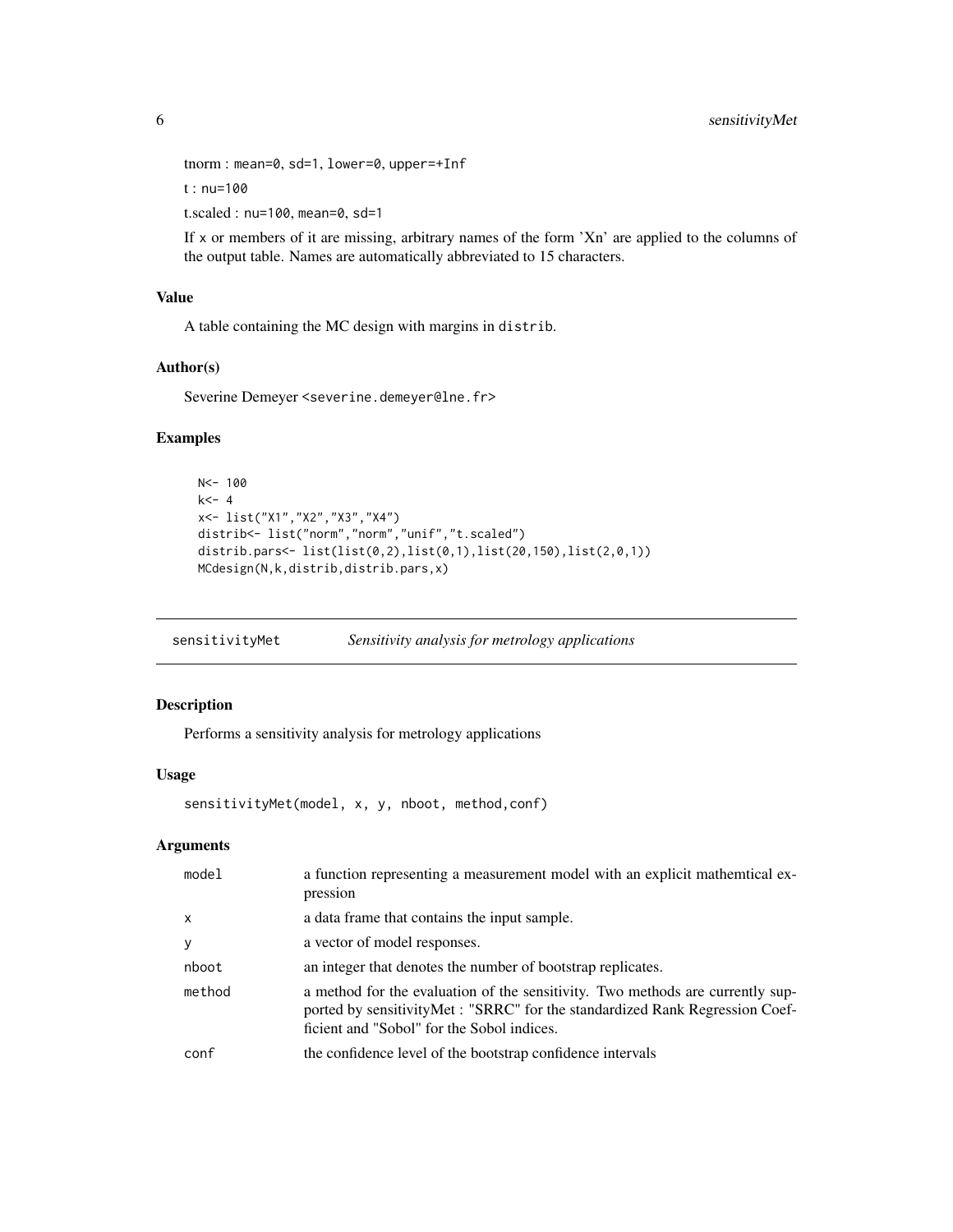#### sensitivityMet 7

#### Details

If 'method = "SRRC"', the function uses 'src' function from the package 'sensitivity', with the option 'rank=TRUE' to compute SRRC sensitivity indices. This method needs the specification of both the input sample 'X' and either the vector of model responses 'y' either the measurement model as a R function in 'model'.

If 'method = "Sobol"', the function uses 'sobol2007' function from the package 'sensitivity'. The input sample 'x' is divided into two samples of equal dimensions. 'Xdesign' is returned, containing the design for the computation of Sobol indices. The user should evaluate 'Xdesign' with the computational code and provide the corresponding output values using 'tell' function. Details on the computation of Sobol indices are given in Sobol et al. (2007).

Both methods are applicable whether the measurement model is an explicit function (defined in 'model' as a R function) or an external code.

The argument 'nboot' is required in order to evaluate a confidence interval with a specified confidence level for the sensitivity indices. Default is 0 : in this case no bootstrap replicates and no confidence intervals are computed.

The argument 'conf' defines the confidence level for the bootstrap confidence intervals. Default is 0.95.

#### Value

'sensitivityMet' returns a list with the following components :

| model                    | a function representing a measurement model with an explicit mathemtical ex-<br>pression                                         |
|--------------------------|----------------------------------------------------------------------------------------------------------------------------------|
| method                   | The method used for the evaluation of the sensitivity indices                                                                    |
| If 'method = "SRRC"':    |                                                                                                                                  |
| $\times$                 | a data frame that contains the random sample of the input quantities.                                                            |
| У                        | a vector of model responses.                                                                                                     |
| S <sub>1</sub>           | a data frame wihch summarizes the first order sensitivity indices obtained with<br>the SRRC.                                     |
| If 'method = $"Sobol"$ : |                                                                                                                                  |
| SI                       | an object of class 'sobol2007' for the computation of the Sobol sensitivity in-<br>dices with the following list of components : |
| model                    | a function representing a measurement model with an explicit mathemtical ex-<br>pression                                         |
| X1                       | the first random sample                                                                                                          |
| X <sub>2</sub>           | the second random sample                                                                                                         |
| nboot                    | the number of bottstrap replicates                                                                                               |
| conf                     | the confidence level for bootstrap confidence intervals                                                                          |
| X                        | a 'data. frame' containing the design of experiment                                                                              |
| call                     | the matched call of the function 'sobol2007'                                                                                     |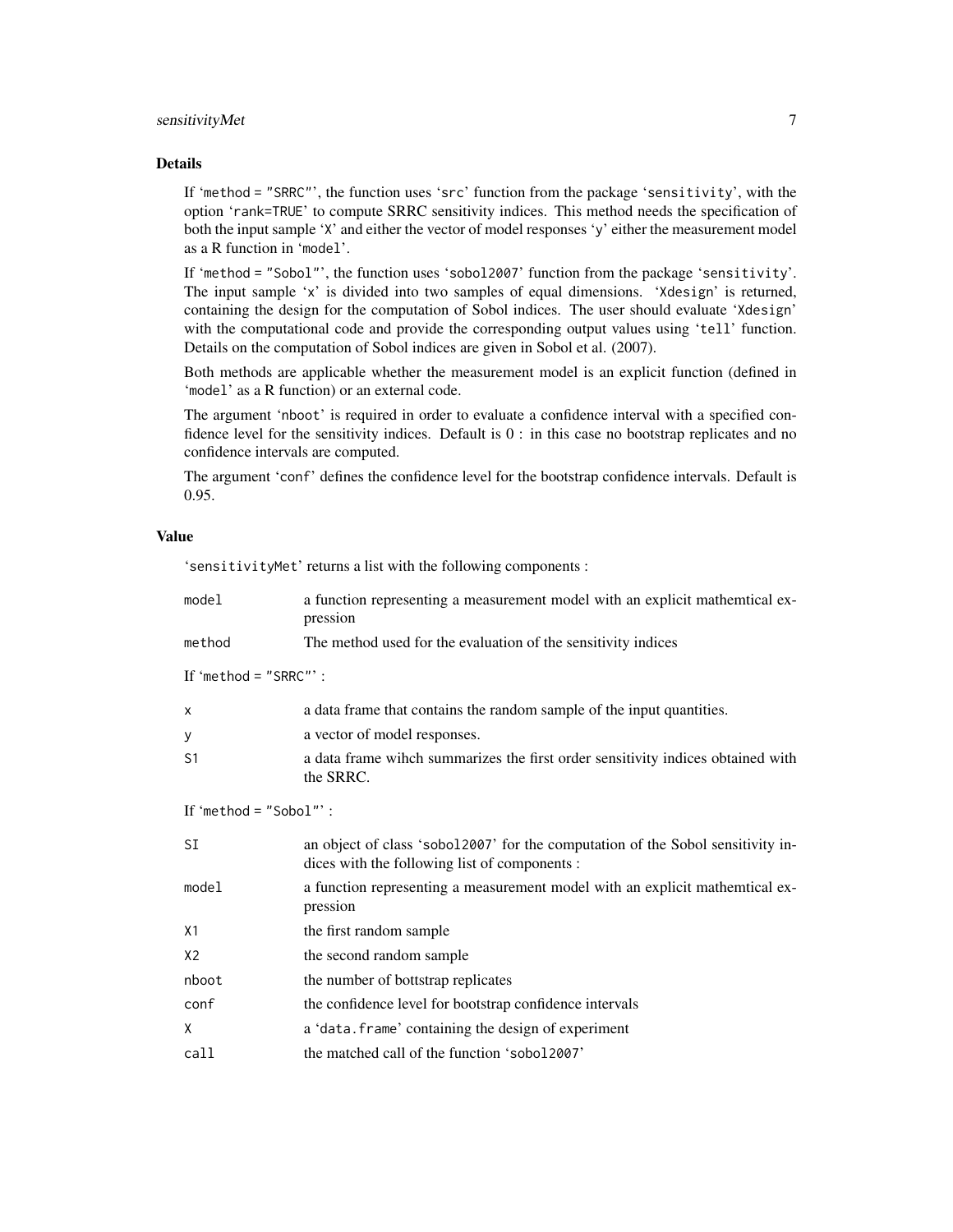| the response used                                                                                                                                                                  |
|------------------------------------------------------------------------------------------------------------------------------------------------------------------------------------|
| the estimations of Variances of the Conditional Expectations (VCE) with respect<br>to each factor and also with respect to the complementary set of each factor ("all<br>but $Xi'$ |
| the estimations of the Sobol first order indices                                                                                                                                   |
| the estimations of the Sobol total sensitivity indices                                                                                                                             |

#### Author(s)

Alexandre Allard <alexandre.allard@lne.fr>

#### References

I.M. Sobol, S. Tarantola, D. Gatelli, S.S. Kucherenko and W. Mauntz, 2007, Estimating the approximation errors when fixing unessential factors in global sensitivity analysis, Reliability Engineering and System Safety, 92, 957-960.

A. Saltelli, P. Annoni, I. Azzini, F. Campolongo, M. Ratto and S. Tarantola, 2010, Variance based sensitivity analysis of model output. Design and estimator for the total sensitivity index, Computer Physics Communications 181, 259-270.

#### Examples

```
rm(list=ls())
##Simulate the input sample
M=10000
Xmass \leq data.frame(X1 = rnorm(M, 100, 5e-5),
                    X2 = rnorm(M, 0.001234, 2e-5),
                    X3 = runif(M, 1100, 1300),
                    X4 = runif(M,7000000,9000000),
                    X5 = runif(M,7950000,8050000))#Data-frame
#Define the measurement model (GUM-S1, 9.3)
calibMass <-function(x){
  return(((x[,1]+x[,2])*(1+(x[,3]-1200)*(1/x[,4]-1/x[,5]))-100)*1e3)
}
##### Use SRRC with a model function #####
#Apply sensitivityMet function to evaluate the associated SRRC indices
S_SRRC=sensitivityMet(model=calibMass,x=Xmass, nboot=100, method="SRRC", conf=0.95)
##Print the results
#First order indices
S_SRRC$S1
##### Use Sobol with a computational code #####
#Creation of the design for the computation of Sobol sensitivity indices
S_Sobol=sensitivityMet(model=NULL,x=Xmass,y=NULL, nboot=100, method="Sobol", conf=0.95)
#Obtain the design of experiment to submit to the code
XDesign=S_Sobol$SI$X
```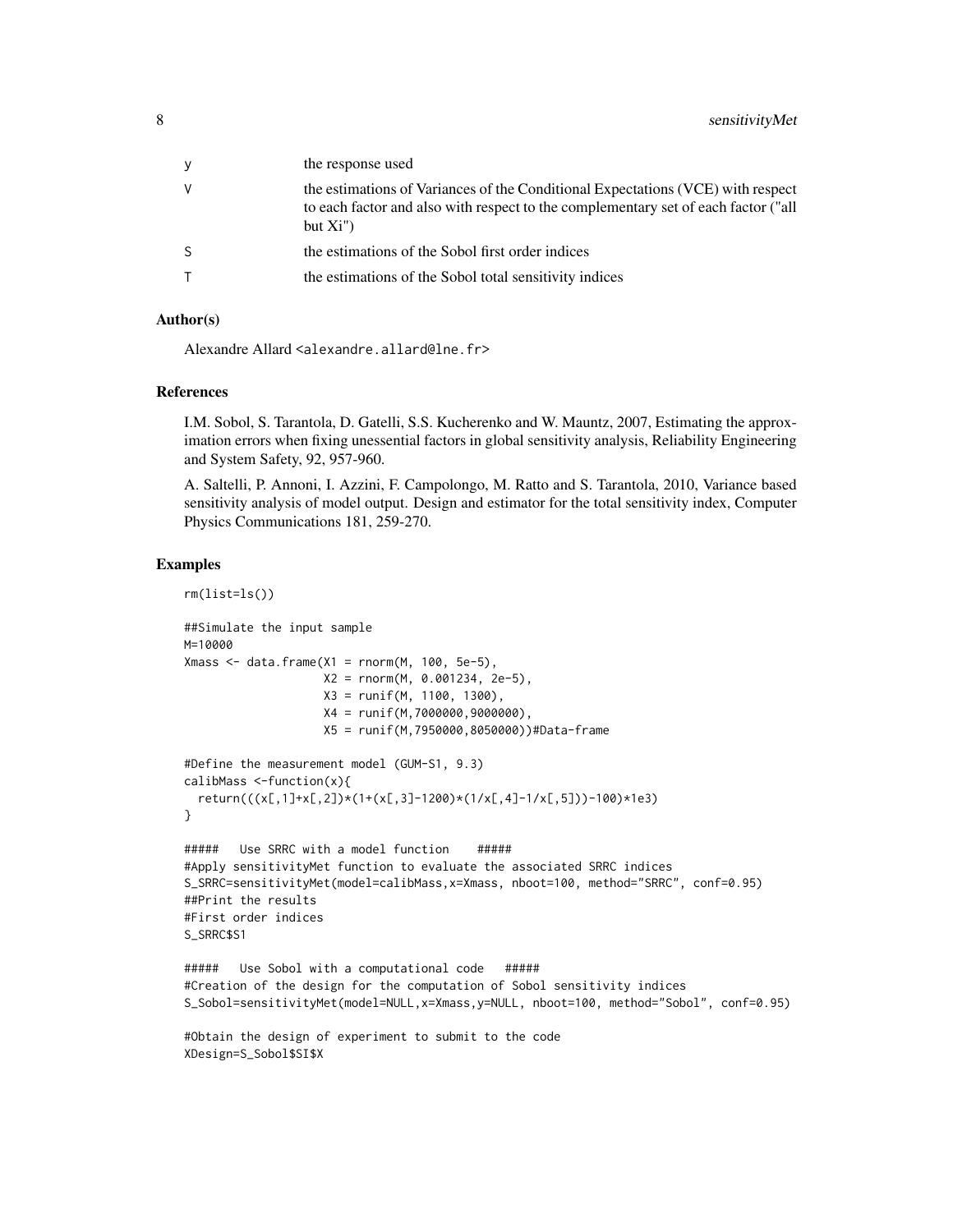#### sensitivityMet 9

#Run the computational code with XDesign as a sample of the input quantities #We use calibMass function (see GUM-S1) as an example YDesign=calibMass(XDesign)

#Run the Sobol indices calculations with the outputs of the code S\_Sobol\$SI=tell(x=S\_Sobol\$SI,y=YDesign)

##Print the results #First order indices S\_Sobol\$SI\$S #Total order indices S\_Sobol\$SI\$T